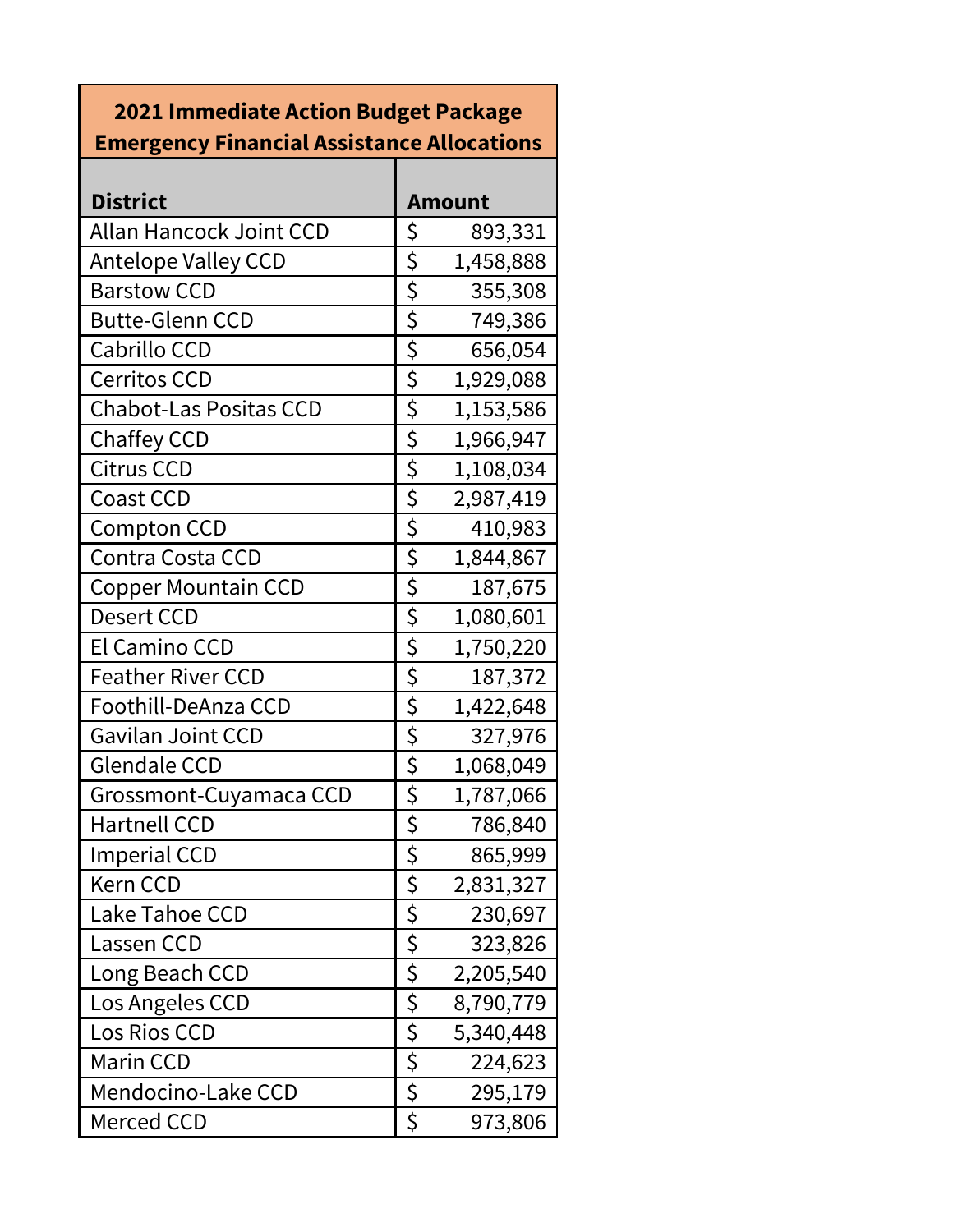| MiraCosta CCD              | \$                     | 902,340   |
|----------------------------|------------------------|-----------|
| Monterey Peninsula CCD     | $\overline{\xi}$       | 439,833   |
| Mt. San Antonio CCD        | \$                     | 2,503,654 |
| Mt. San Jacinto CCD        | \$                     | 1,456,256 |
| Napa Valley CCD            | $rac{5}{5}$            | 358,345   |
| North Orange County CCD    |                        | 2,764,416 |
| <b>Ohlone CCD</b>          | $rac{5}{5}$            | 357,737   |
| Palo Verde CCD             |                        | 320,890   |
| <b>Palomar CCD</b>         |                        | 1,361,203 |
| Pasadena Area CCD          | $\overline{\varsigma}$ | 2,124,862 |
| Peralta CCD                | $\overline{\zeta}$     | 1,337,314 |
| Rancho Santiago CCD        | $rac{5}{5}$            | 2,020,598 |
| Redwoods CCD               |                        | 389,725   |
| Rio Hondo CCD              | $\overline{\xi}$       | 1,289,939 |
| <b>Riverside CCD</b>       | \$                     | 3,186,736 |
| San Bernardino CCD         | $\overline{\xi}$       | 1,708,413 |
| San Diego CCD              | $\overline{\xi}$       | 2,898,441 |
| San Francisco CCD          | \$                     | 1,048,208 |
| San Joaquin Delta CCD      | $rac{5}{5}$            | 1,717,321 |
| San Jose-Evergreen CCD     |                        | 1,158,243 |
| San Luis Obispo County CCD | \$                     | 590,661   |
| San Mateo County CCD       | \$                     | 1,048,208 |
| Santa Barbara CCD          | $rac{5}{5}$            | 921,573   |
| Santa Clarita CCD          |                        | 1,083,537 |
| Santa Monica CCD           | \$                     | 1,928,481 |
| Sequoias CCD               | $rac{5}{5}$            | 1,076,046 |
| Shasta-Tehama-Trinity CCD  |                        | 743,818   |
| Sierra Joint CCD           |                        | 1,186,687 |
| Siskiyou Joint CCD         |                        | 117,525   |
| Solano CCD                 | $rac{5}{5}$            | 591,167   |
| <b>Sonoma County CCD</b>   |                        | 1,026,951 |
| South Orange County CCD    |                        | 1,575,198 |
| Southwestern CCD           | $rac{5}{5}$            | 1,580,259 |
| <b>State Center CCD</b>    |                        | 3,378,359 |
| <b>Ventura County CCD</b>  | \$                     | 2,219,003 |